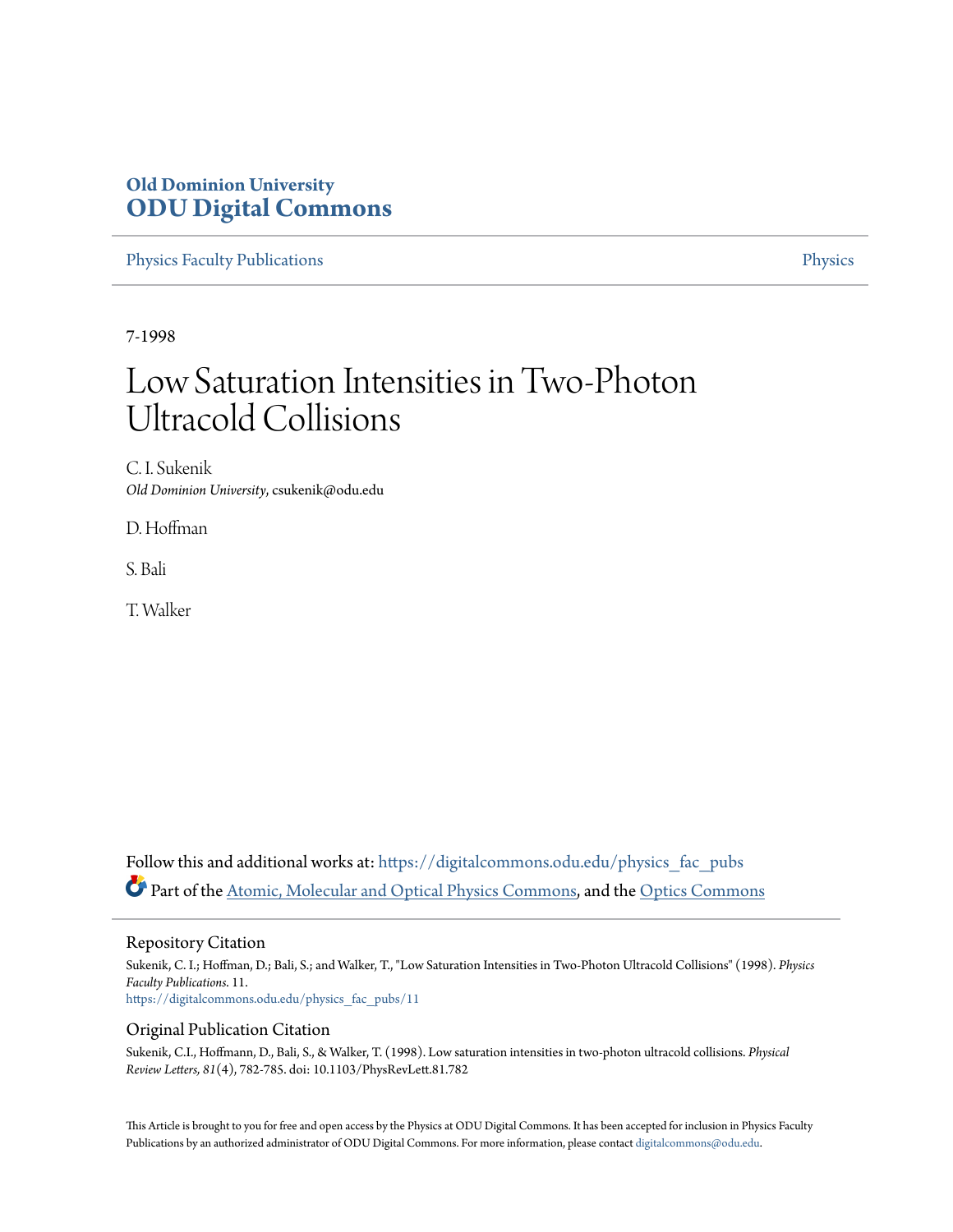## **Low Saturation Intensities in Two-Photon Ultracold Collisions**

C. I. Sukenik,\* D. Hoffmann,† S. Bali,‡ and T. Walker

*Department of Physics, University of Wisconsin-Madison, Madison, Wisconsin 53706* (Received 12 June 1997; revised manuscript received 20 February 1998)

We have observed violet photon emission resulting from energy-pooling collisions between ultracold Rb atoms illuminated by two colors of near-resonant infrared laser light. We have used this emission as a probe of doubly excited state ultracold collision dynamics. We have observed the lowest saturation intensity for light-induced ultracold collisions seen to date which we identify as due to depletion of incoming ground state flux. We have also varied the detuning of the lasers which allows us to clearly identify the effect of spontaneous emission and optical shielding. [S0031-9007(98)06710-6]

PACS numbers: 34.80.Qb, 32.80.Pj, 33.80. – b

Interactions between ultracold atoms are of considerable interest because of the appearance of novel lightinduced dynamics at low temperature and the onset of quantum behavior [1]. Ultracold collisions proved to be crucial in attaining Bose-Einstein condensation, and optical control of ultracold collisions appears to provide a promising technique for producing large ensembles of ultracold molecules [2]. In this Letter, we report on a study of light-induced ultracold atomic collisions which, among other striking observations, display saturation intensities for two-photon processes that are much *lower* than observed for single-photon processes.

Any realistic theoretical treatment of excited state collisions must include spontaneous emission as collision times are comparable to excited state lifetimes [3]. Furthermore, at ultracold temperatures—unlike thermal collisions—the hyperfine interaction plays an important role in the collision dynamics [4], though the analysis of virtually all experiments to date has ignored hyperfine interactions. For the two-photon experiment reported here, we analyzed the measurements using a semiclassical model incorporating all hyperfine energy levels. This allows us to elucidate the interplay between the various processes of flux depletion, spontaneous emission, optical shielding, and Franck-Condon overlap. Furthermore, we can quantitatively explain the striking observation of very low saturation intensities in the two-photon collision process.

Ultracold collisions begin when two atoms approach each other in the ground state. The ensuing dynamics depend on the number of photons absorbed and emitted by the colliding atom pair. Absorption of one photon creates a singly excited state (SES). Acceleration on the SES produces trap loss [1]. Collisions involving the absorption of two photons, producing doubly excited states (DES), allow greater control over the collision dynamics because the relative energy of the colliding atoms is set by the *difference* of the photon frequencies. Here we show that DES collisions allow insight into some processes which are masked in SES trap loss measurements. Analysis of studies of some of the important dynamical processes of DES collisions in Na [5] were hampered by the complexity of the hyperfine structure in the  $P_{3/2}$  fine-structure level, thus emphasizing the importance of exploring a simpler, more tractable system such as the  $P_{1/2}$  manifold in Rb [6]. Further simplification results when the initial excitation is to the lowest energy molecular hyperfine manifold, i.e., from the lowest ground state hyperfine level to the lowest hyperfine levels of the  $5S_{1/2} + 5P_{1/2}$  SES. This pathway avoids the complex behavior which results from entangled attractive and repulsive potential curves.

In Rb, the collisional photoassociative ionization channel is closed [7], so we employ a fluorescence detection method which takes advantage of an energy pooling reaction. Energy pooling occurs when the atom pair in the DES reaches small separation and yields a violet photon with  $\lambda = 421$  nm. We have probed the dynamics of the collision by measuring the relative violet photon production rate *R* as a function of laser detuning and intensity when two ir laser fields (both with  $\lambda \sim 795$  nm) are applied. Referring to Fig. 1, one field, of frequency  $\omega_1$  (intensity  $I_1$ ), is tuned below resonance while the other,  $\omega_2$  $(I_2)$ , is tuned above resonance. We find a strong dependence of *R* on  $\omega_2$ , including the surprising appearance of deep modulations for  ${}^{87}Rb$ , but not for  ${}^{85}Rb$ . Even more striking, we observe saturation at laser intensities much lower than in any previous ultracold collisions experiment. We identify saturation associated with  $\omega_1$  as resulting from a depletion of incoming flux [8], the first such observation of this effect. Depletion results when excitation at larger interatomic separation removes ground state flux available for excitation at shorter distances. Saturation of  $\omega_2$  is also observed at small detuning, arising from an optical shielding process [9]. Our model indicates that the modulations in the  $\omega_2$  dependence originate from two sources: the onset of new collisional channels due to hyperfine structure in the DES, and Franck-Condon (FC) overlap factors. Our data also demonstrate the strong influence of spontaneous emission and optical shielding when the detuning is near the onset of the two-photon collision.

The spectrum of the spontaneously emitted photons gives important information about the collision process.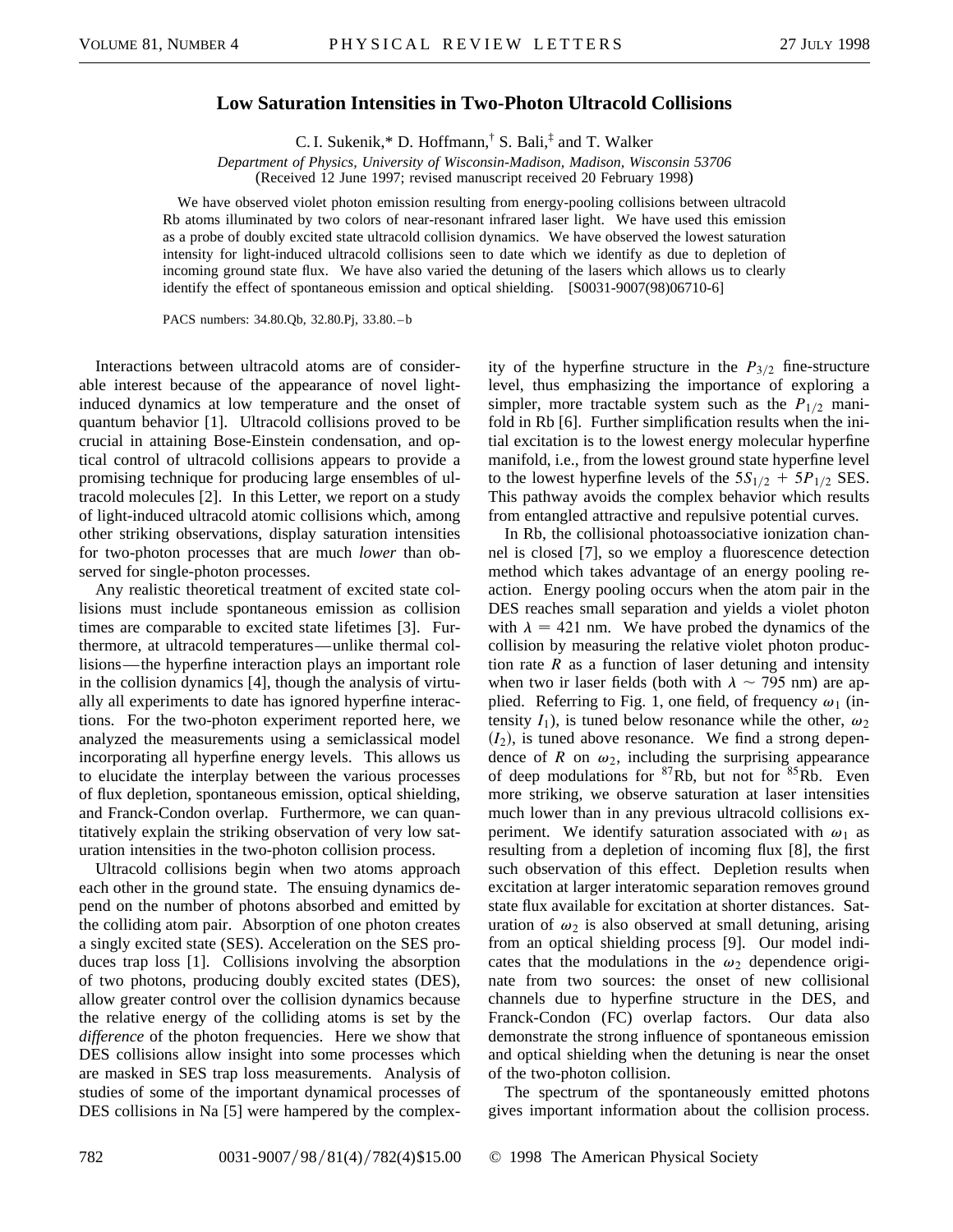

FIG. 1. (a) Schematic representation of  $87Rb$  energy levels involved in the two-photon optical collision; (b) calculated  $87Rb$  potential curves showing hyperfine structure of the singly excited  $5S_{1/2}(F = 1) + 5P_{1/2}(F^{T} = 2)$  manifold.

Because of the depth of the Rb molecular potentials, decay of the DES at close range could result in the emission of photons over a band of many tens of nanometers around 400 nm. Rather than observing a broad spectral distribution, however, we found that our signal was comprised exclusively of 421 nm photons arising from energy pooling:  $5P + 5P \rightarrow 5S + 6P$ , followed by a  $6P \rightarrow 5S$  decay at 421 nm. The absolute rate coefficient for violet photon production is observed to be on the order of  $10^{-14}$  to  $10^{-13}$  cm<sup>3</sup>/s for  $I_1 = 70$  mW/cm<sup>2</sup> and  $I_2 = 200$  mW/cm<sup>2</sup>, where *I* is the average laser intensity. We were able to resolve the 6*P* fine structure and found that transfer to the  $6P_{1/2}$  component is favored over the  $6P_{3/2}$  state by a ratio of  $\sim$ 2:1. This experiment is one of just two ultracold collision experiments which have successfully detected collisionally produced photons [10]. Here we measure *R* as a probe of the DES collision dynamics, expecting that any frequency dependence comes from light-induced dynamics at large interatomic separation, not from changes in the energy pooling probability.

In our experiment,  ${}^{87}Rb$  or  ${}^{85}Rb$  atoms are confined in a magneto-optical trap (MOT) similar to that described previously [11,12]. Five frequencies are derived from three external-cavity diode lasers. One laser  $(\omega_1)$ is detuned  $\Delta_1 = -90$  MHz from the  $5S_{1/2}(F = 1) \rightarrow$ 

 $5P_{1/2}(F' = 1)$  atomic transition (for <sup>87</sup>Rb), or the  $(F = 1)$  $2) \rightarrow (F' = 2)$  transition (for <sup>85</sup>Rb), and populates attractive  $5S_{1/2} + 5P_{1/2}$  curves. Excitation by  $\omega_1$  typically takes place at an interatomic separation between 10 and 40 nm. The other laser  $(\omega_2)$  is detuned  $\Delta_2 = 0$  – 2 GHz above the  $5S_{1/2}(F = 1) \rightarrow 5P_{1/2}(F' = 2)$  atomic transition (for <sup>87</sup>Rb), or the  $(F = 2) \rightarrow (F' = 3)$  transition (for  ${}^{85}Rb$ ). All lasers can be switched on and off using acousto-optic modulators. The MOT lasers are switched off when  $\omega_1$  and  $\omega_2$  are present to reduce the number of collisional pathways [11]. For a typical sequence the trap laser is turned on for 80  $\mu$ s, followed by 2  $\mu$ s of optically pumping nearly all the atoms to the lowest ground state level, and, finally, 15  $\mu$ s of  $\omega_1$  and  $\omega_2$ . Violet photons impinged on the detector at a very modest rate of only tens of photons per second, so we carefully filtered out all scattered near-ir light using a series of filters [13]. In order to obtain a violet photon spectrum, a liquid  $N_2$ cooled charge-coupled device camera was used in conjunction with a 0.275 meter monochromator with a resolution of  $\sim$  0.3 nm.

Our data consist of measurements of *R* as *I*1, *I*2, and  $\Delta_2$  are varied. In Fig. 2(a) we show *R* as a function of  $I_1$  at fixed  $\omega_2$ . The curve is typical, independent of  $\omega_2$ . Notice that the saturation occurs at  $I_1 \sim 30 \text{ mW/cm}^2$ , much lower than previously observed in ultracold collisions. When saturation has been observed in trap-loss measurements [14] and photoassociative ionization studies [5], the saturation intensity has always been on the order of several hundred  $mW/cm<sup>2</sup>$ . We have identified the saturation here as arising from a population depletion mechanism similar to that suggested by Gallagher in Ref. [8]. This is the first observation of this collision mechanism. Although transitions from the ground state to a given SES state may not be saturated, after traversing several resonances the incoming ground state flux can become substantially depleted. To see this, we plot in Fig. 3 the remaining ground state flux as a function of atom-pair separation. The transition amplitudes are calculated based on the collision model discussed below.

Our data also show that  $\omega_2$  photons affect the collisions in several ways. Depending on the detuning,  $\omega_2$  can either induce excitations from the SES to one of three hyperfine levels of the  $5P_{1/2} + 5P_{1/2}$  state or cause excitations from the ground state to repulsive curves of the SES. The latter excitation initiates an optical shielding process; after excitation to a repulsive curve by  $\omega_2$  the atom pair is prevented from coming close enough to be excited by  $\omega_1$ . This can occur even if  $|\Delta_2| > |\Delta_1|$ because, as can be seen from Fig. 3, at a given detuning many repulsive curves have Condon points at larger *R* than do the attractive curves. Because only one SES is involved, depletion by  $\omega_2$  in the excitation to the DES is unimportant. The importance of shielding is demonstrated by Fig. 2(b), which shows violet photon production as a function of  $I_2$  for two values of  $\omega_2$  in <sup>87</sup>Rb. At a detuning of 150 MHz, saturation is observed, whereas at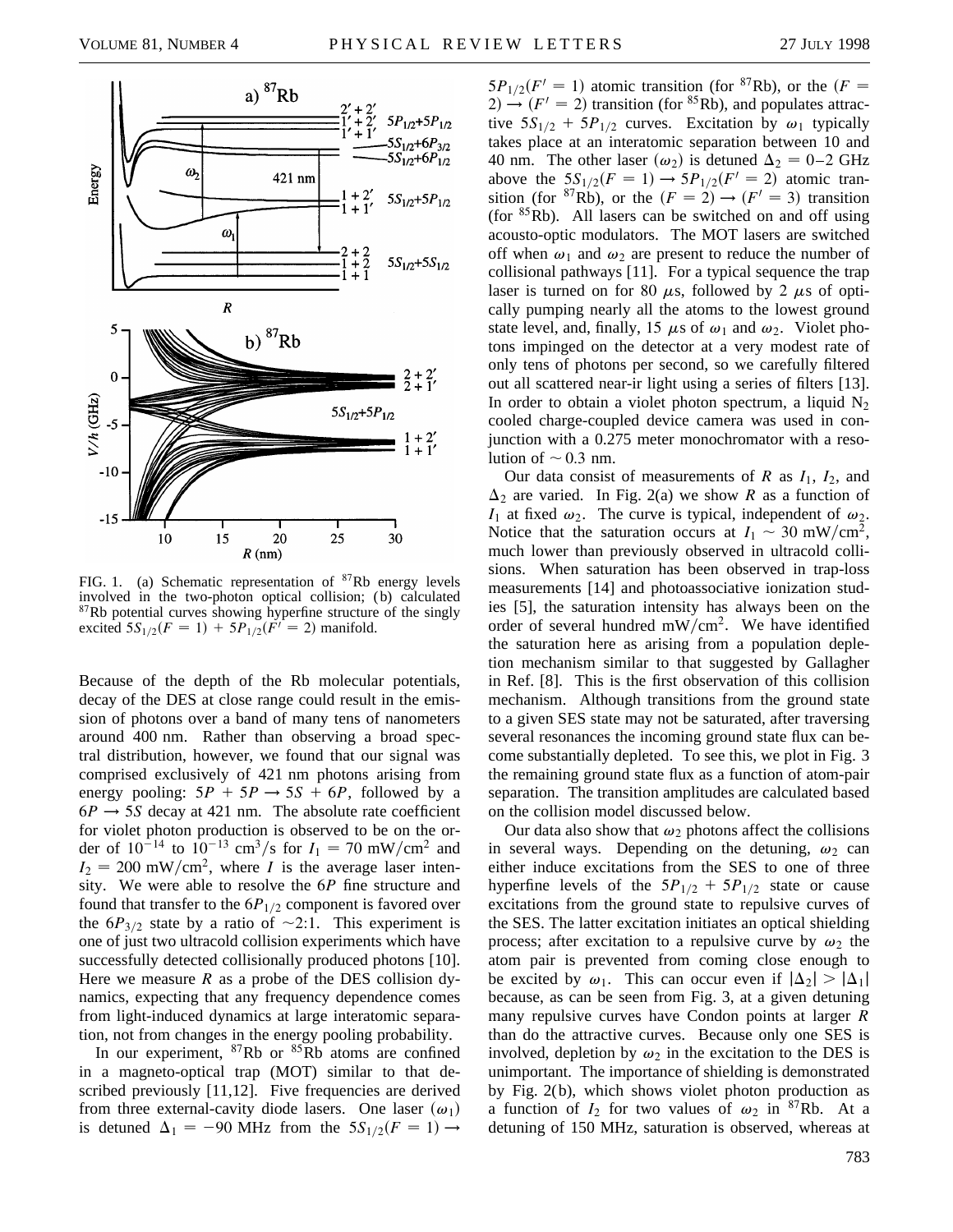

FIG. 2. Intensity dependences of violet photon production rates as a function of average intensity of (a)  $\omega_1$  for <sup>85</sup>Rb; (b)  $\omega_2$  with  $\Delta_2 = 150$  and 300 MHz for <sup>87</sup>Rb. Population depletion is responsible for the low saturation intensity in (a), while the saturation in the 150 MHz data of (b) results from optical shielding. Solid lines are results of the model described in the text.

300 MHz the rate is essentially linear with intensity. The saturation in the 150 MHz data is due to enhanced optical shielding at higher intensity. At 300 MHz, less flux is diverted by  $\omega_2$  to the repulsive SES curves resulting in little saturation of violet photon production. The shape of both curves is explained by our model and displayed with the data in Fig. 2. Thus, the saturation effects of  $\omega_1$  and  $\omega_2$  arise from very distinct physical mechanisms. For  $\omega_1$ , flux depletion produces the low saturation, while for  $\omega_2$ , optical shielding is the dominant effect.

We have also measured the violet photon production rate as a function of detuning. In Fig. 4 we show the violet photon count rate as a function of  $\omega_2$  for <sup>85</sup>Rb and  $87Rb$ . Qualitatively the two curves share many features, but in <sup>87</sup>Rb pronounced modulations of the signal are observed. We will explain these features with reference to our model which we now describe.

Our calculations begin by determining all the longrange hyperfine states [15]. We calculate the excitation probability to each SES hyperfine curve using the familiar two-level Landau-Zener (LZ) curve crossing formula, explicitly including the FC wave function overlap factor [16]. We use semiclassical WKB wave functions for



FIG. 3. Ground state flux as a function of interatomic separation for two colliding <sup>85</sup>Rb ( $F = 2$ ) atoms. Population depletion and shielding occur as the colliding atoms traverse Condon points. A qualitatively similar curve is obtained for <sup>87</sup>Rb.

the SES and an *s*-wave ground state wave function with published scattering lengths [17]. The Rabi frequency used in the LZ formula is calculated using a magneticsublevel averaged matrix element. For all excitations, we average over the intensity of the standing waves of  $\omega_1$  and  $\omega_2$ . Optical shielding by  $\omega_2$  and flux depletion



FIG. 4. Violet photon production rate as a function of  $\Delta_2$  for (a)  ${}^{87}Rb$  and (b)  ${}^{85}Rb$ . The solid line shows results from a calculation described in the text.